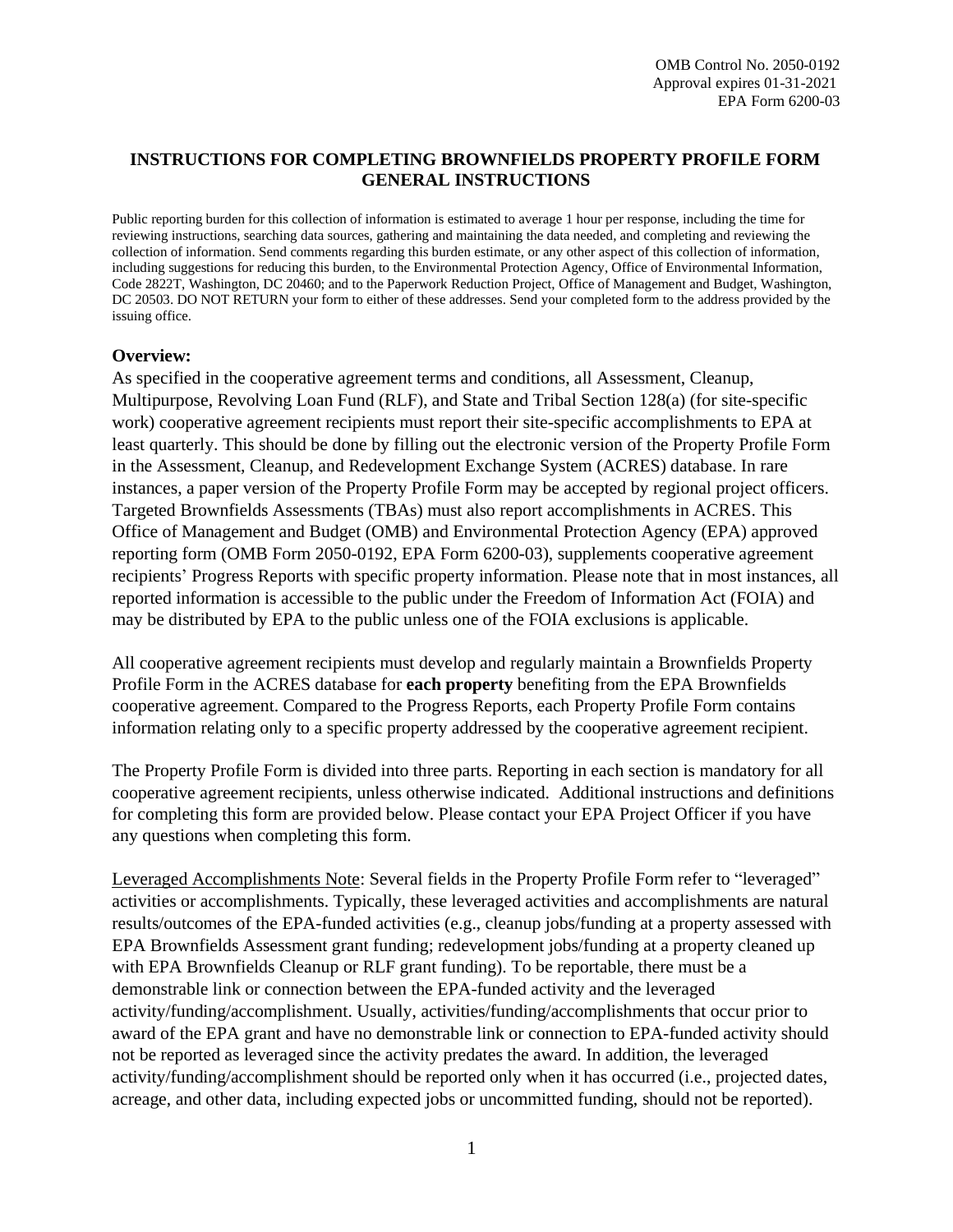#### **When to Submit:**

Original Property Profile Form: A Property Profile Form must be submitted when the cooperative agreement recipient starts using EPA funds at an eligible property.

- For Assessment cooperative agreements, this will typically mean when the cooperative agreement recipient has started an assessment at an eligible property.
- For Cleanup cooperative agreements, this will typically be the first or second quarter of the cooperative agreement period as the funds are first spent on the property identified in the selected proposal.
- For Multipurpose cooperative agreements, this will typically mean when the cooperative agreement recipient has started using EPA funds at an eligible property for assessment or cleanup activities.
- For RLF cooperative agreements, this may mean when a subgrant or loan package is completed for an eligible property.
- For TBAs, this will typically mean when an eligible property assessment has started using EPA funds.
- For State and Tribal Voluntary Response Program cooperative agreements, this will typically mean when the cooperative agreement recipient has started using EPA funds at an eligible property for assessment or cleanup activities.

Updated Property Profile Forms: Property Profile Forms must be updated as activities (e.g., assessment, cleanup, and redevelopment) and accomplishments (e.g., cleanup completed, redevelopment underway, significant leveraged funding committed) occur. For example, a Property Profile Form should be updated upon: completion of a Phase II assessment, receipt of a no cleanup action document or determination, completion of cleanup activity, and/or initiation/completion of redevelopment. In addition, a Property Profile Form should be updated as the property background information changes or if there are other anecdotal information and successes that the cooperative agreement recipient wants to share with EPA. Cooperative agreement recipients should also revise and submit updated Property Profile Forms for all targeted properties when the cooperative agreement is being closed out. If you have data to report after the closeout of the cooperative agreement, please contact your EPA Project Officer or the ACRES Help desk at acres help@epa.gov or (703)-284-8212.

### **How to Submit:**

ACRES is available online. It is the preferred method for all cooperative agreement recipients to enter and electronically submit their Property Profile Forms. The cooperative agreement recipient must utilize the ACRES system unless approval is obtained from the regional Project Officer to utilize and submit the Property Profile Form in hard copy or via e-mail.

### **To Whom to Submit:**

Cooperative agreement recipients must submit Property Profile Forms to their EPA Project Officer identified in the terms and conditions of the cooperative agreement. If data is entered online via ACRES, it will automatically be delivered to the EPA Project Officer.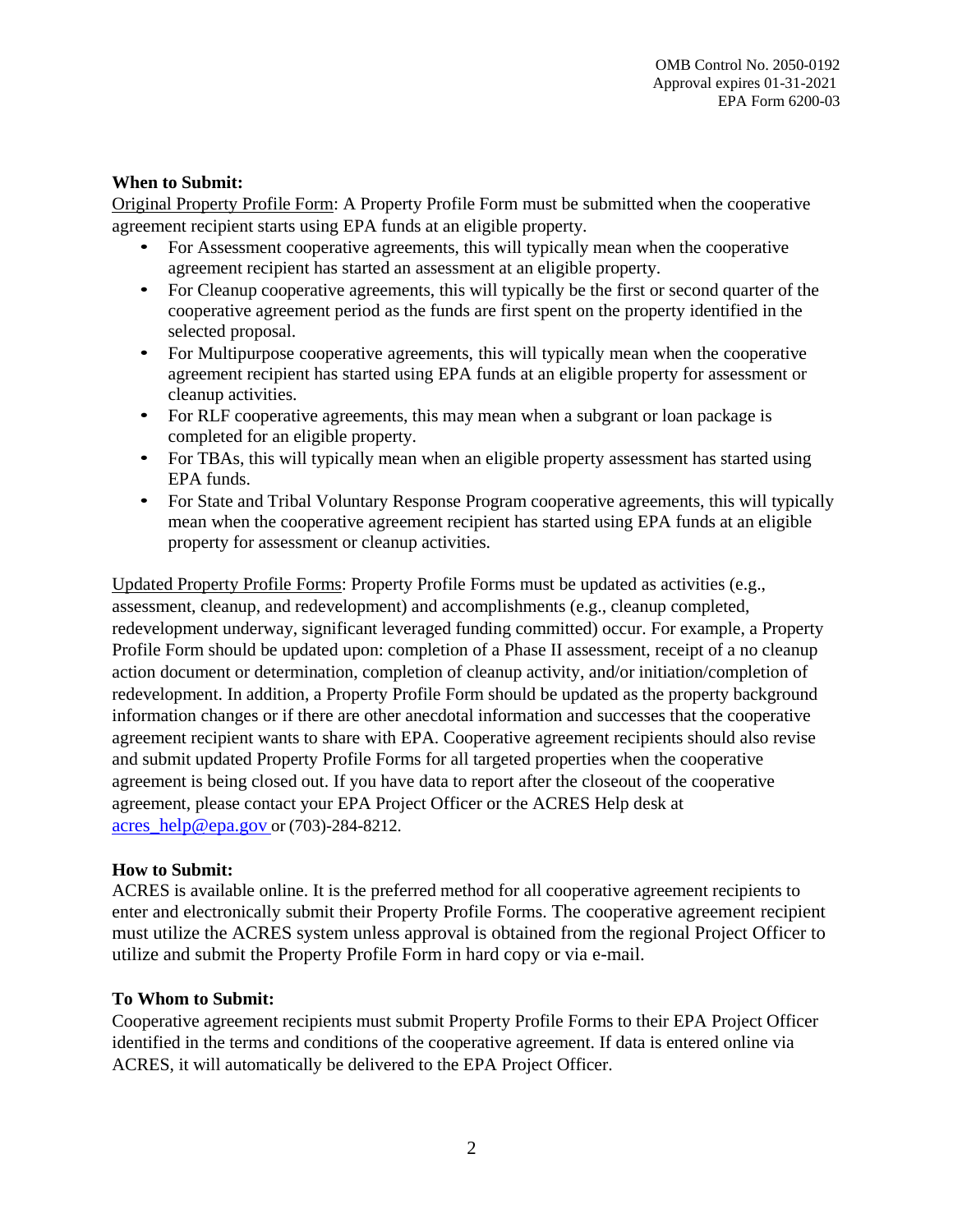# **DETAILED INSTRUCTIONS FOR COMPLETING EACH ITEM ON THE PROPERTY PROFILE FORM**

**Reporting Dates**: Use the following format when asked to enter a date: mm/dd/yyyy.

# **PART I – PROPERTY INFORMATION**

*(Mandatory for all Cooperative Agreements; some information in Part I may be auto-populated in ACRES from the cooperative agreement award documents)*

# **COOPERATIVE AGREEMENT RECIPIENT INFORMATION**

**1. Cooperative Agreement Recipient Name.** Enter the cooperative agreement recipient name. Use the official name of the cooperative agreement recipient as written in the cooperative agreement documentation, unless otherwise directed by your EPA Project Officer. For TBAs, indicate the requestor name. For state and tribal property-specific activities, enter the state or tribe name.

**2. Cooperative Agreement Number.** Enter the number of the cooperative agreement as provided in the cooperative agreement documentation (e.g., BF 00000000). Enter the response program number for state and tribal property-specific cooperative agreements (e.g., RP 00000000). Not applicable for TBAs.

**3. Type of Brownfields Cooperative Agreement.** Indicate the type of EPA Brownfields cooperative agreement to which all accomplishments reported on this Property Profile Form apply. If a property has benefited from more than one EPA Brownfields cooperative agreement, submit separate Property Profile Forms to report site accomplishments as they correspond to each appropriate cooperative agreement. Be careful to only count each accomplishment one time and associate the accomplishment with the most applicable cooperative agreement. The TBA selection is to be used by EPA Regional personnel only.

**4. For Assessment, Cleanup, Multipurpose, and RLF Cooperative Agreements, indicate type of Funding Used at the Property.** Indicate what type of funding is being used at the property (e.g., hazardous substances, petroleum, or a combination of both).

**5a. Initial or Updated Property Profile Form.** Applies to email/paper submissions only. Indicate if this is the first Property Profile Form being submitted for the property or an updated version of a previously submitted Property Profile Form.

**5b. If "Updated Form," provide the ACRES Property ID.** Applies to email/paper submissions only. Enter the ACRES Property ID number as indicated on the property screen in ACRES. The ACRES Property ID is unique to the ACRES application only.

# **PROPERTY BACKGROUND INFORMATION**

*(Mandatory for all cooperative agreement recipients)*

**Property Background Information.** Provide background information about the targeted property. Much of this information is historical (e.g., name, street address, latitude/longitude, size,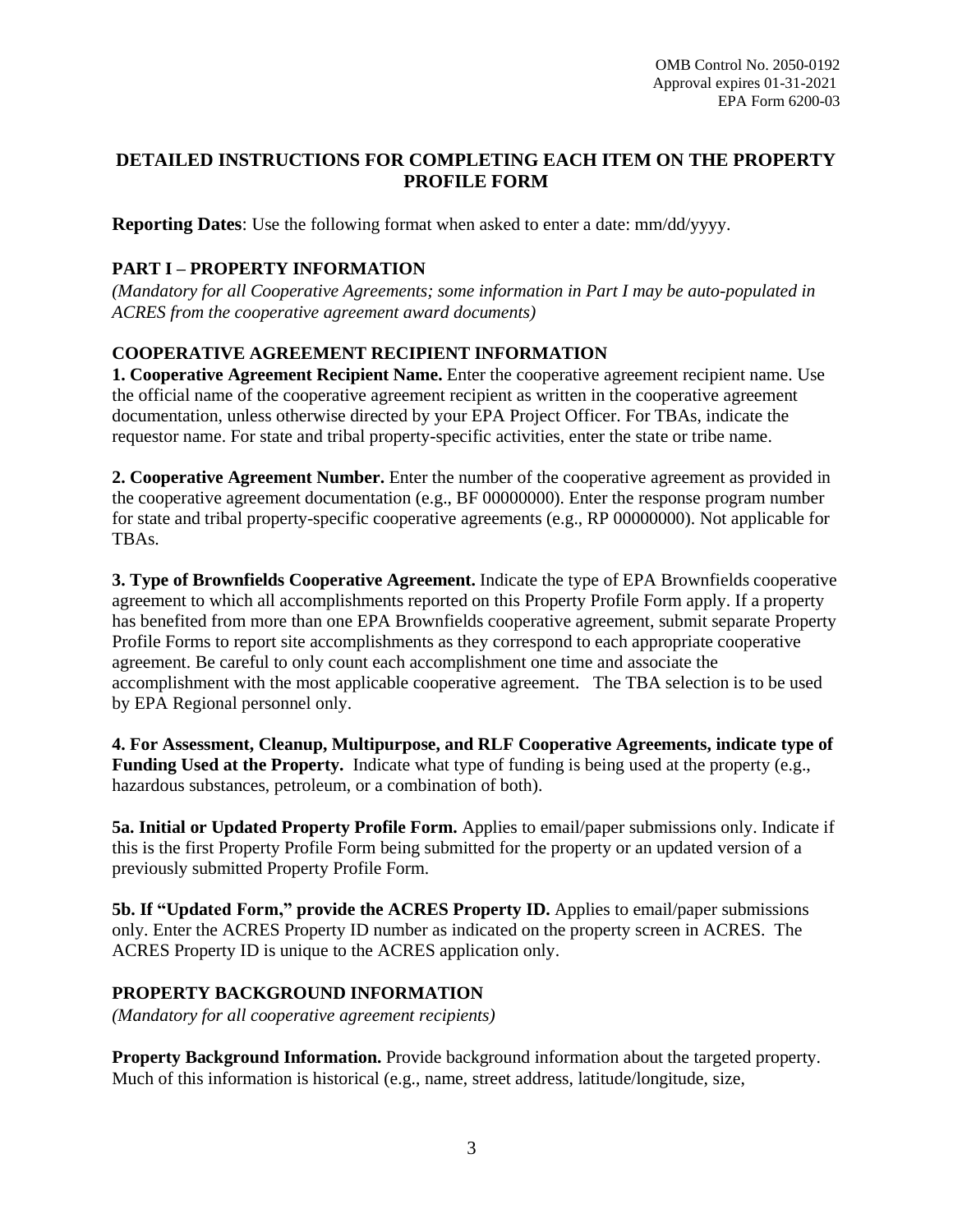description/history) and should be provided on the original Property Profile Form. Updates are only necessary when circumstances change.

For purposes of cooperative agreement recipient reporting, a "property" generally is the targeted site identified by the recipient as an eligible brownfield and is generally defined as a contiguous piece of land under unitary ownership unless otherwise discussed with EPA. A property may contain several smaller components, parcels, or areas. Work with your EPA Project Officer if you have questions about entering the property as one entity or separate entities based on parcels.

**6a. Property Name.** Enter the name of the property. The property name should include the primary reference to the property.

**6b. Property Alias**. Enter any additional property aliases. If multiple aliases are listed, separate by commas.

**7. Property Owner.** Indicate whether the property is currently owned by a government (i.e., tribal, state, local) or private entity.

**8a. Street Address.** Enter the address of the property. The street address provided should reflect the primary entrance to the property. If no street address is available, please report the names of the streets for the intersection closest to the primary property entrance.

**8b. City.** Enter the name of the city in which the property is located.

**8c. County.** Enter the name of the county in which the property is located.

8d. State. Enter the two-letter abbreviation for the name of the state in which the property is located.

**8e. Zip Code.** Enter the zip code (with plus four code, if available) for the property.

**9. Size.** Enter the number of acres contained within the property's boundary. Acreage for the entire property, not just the potentially contaminated portions, should be provided.

**10. Parcel Number(s).** Enter the universal identification number for the property (i.e., parcel number, or tax map/block/lot number). Please list all applicable parcel numbers for the property. If multiple parcel numbers are listed, indicate the primary parcel number first (i.e., that which encompasses the primary entrance for the property), followed by any other parcel numbers (separated by commas).

### **STATE & TRIBAL BROWNFIELDS/VOLUNTARY RESPONSE PROGRAM INFORMATION**

Provide information on the status of the property within a state voluntary response program. Please note, all cleanup cooperative agreement recipients are required, per their terms and conditions, to have their sites enrolled in the corresponding state or tribe's voluntary response program.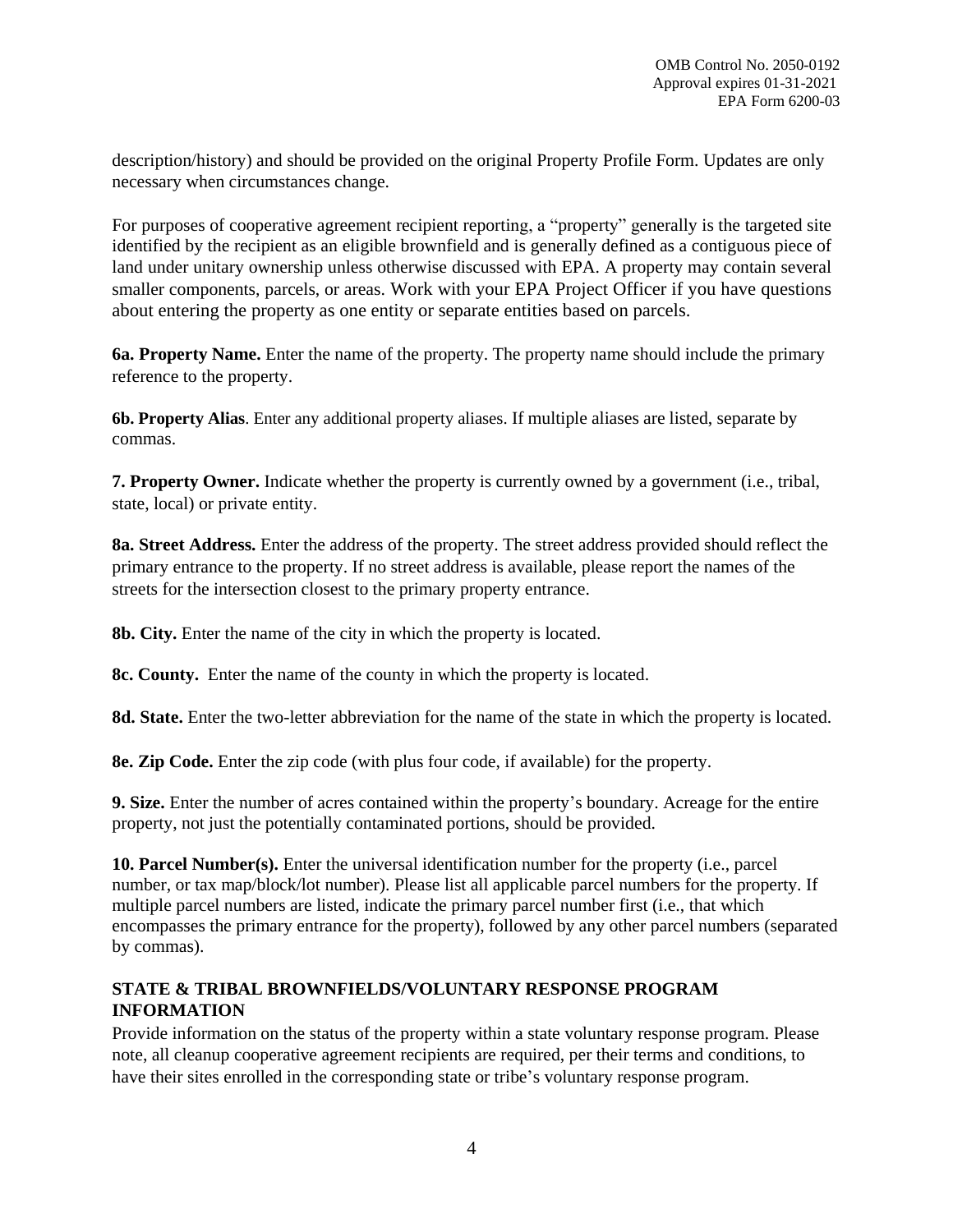#### **11a. Is this property enrolled in a State or Tribal Voluntary Response Program?** Select the

corresponding "Yes" or "No" box to indicate if the property is enrolled in a State or Tribal Voluntary Response Program.

#### **11b.** I**f yes, enter the enrollment date and ID number**

If the property is enrolled in a State or Tribal Voluntary Response Program, indicate the date upon which the property was enrolled and the identification number(s) the property received upon enrollment.

### **PROPERTY GEOGRAPHIC INFORMATION**

If you are using ACRES to submit the Property Profile Form, ACRES will automatically load the correct geographic data for 12a and 12b based on the standard U.S. mailing address or intersection entered for question 8 above.

If the property does not have a standard U.S. mailing address or intersection, or you are using the paper version of the Property Profile Form, complete the following steps:

Indicate the latitude and longitude information for the property. The coordinates should be taken at the primary entrance to the property (i.e., at the street address listed in 8a). If lacking a proper address and a proper entrance location, the primary entrance coordinates can be taken at a central location within the site's property boundaries. After the coordinates are uploaded into ACRES, the database will automatically update the address fields. The EPA Office of Brownfields and Land Revitalization (OBLR) or its contractors can also provide latitude/longitude if cooperative agreement recipients are unable. Additional guidance regarding EPA's data standards for geographic information is available from your EPA Project Officer, and can be found at: <https://www.epa.gov/geospatial/geospatial-policies-and-standards>

**12a. Latitude.** Enter the latitude coordinate for the property's primary entrance. Please indicate, in degrees and decimal degrees (up to a maximum of six decimal positions), the measure of the angular distance on a meridian north or south of the equator. Where degrees latitude is less than 10, leading zeros should be given (e.g., 09 degrees latitude). Latitude measures should be preceded by a plus (+) symbol for points on or north of the equator and a minus (-) symbol for points south of the equator.

**12b. Longitude.** Enter the longitude coordinate for the property's primary entrance. Please indicate, in degrees and decimal degrees (up to a maximum of six decimal positions), the measure of the angular distance on the meridian east or west of the prime meridian. Where degrees longitude is less than 100, leading zero(s) should be given (e.g., 006 or 089 degrees longitude). Longitude should always be preceded by a minus  $\left(\frac{1}{2}\right)$  symbol for points west of the prime meridian and a plus  $\left(\frac{1}{2}\right)$ symbol for points on or east of the prime meridian. Longitude for places in the United States should be preceded by a minus (-) symbol.

# **PART II – ENVIRONMENTAL ACTIVITIES**

### **ENVIRONMENTAL ASSESSMENT INFORMATION**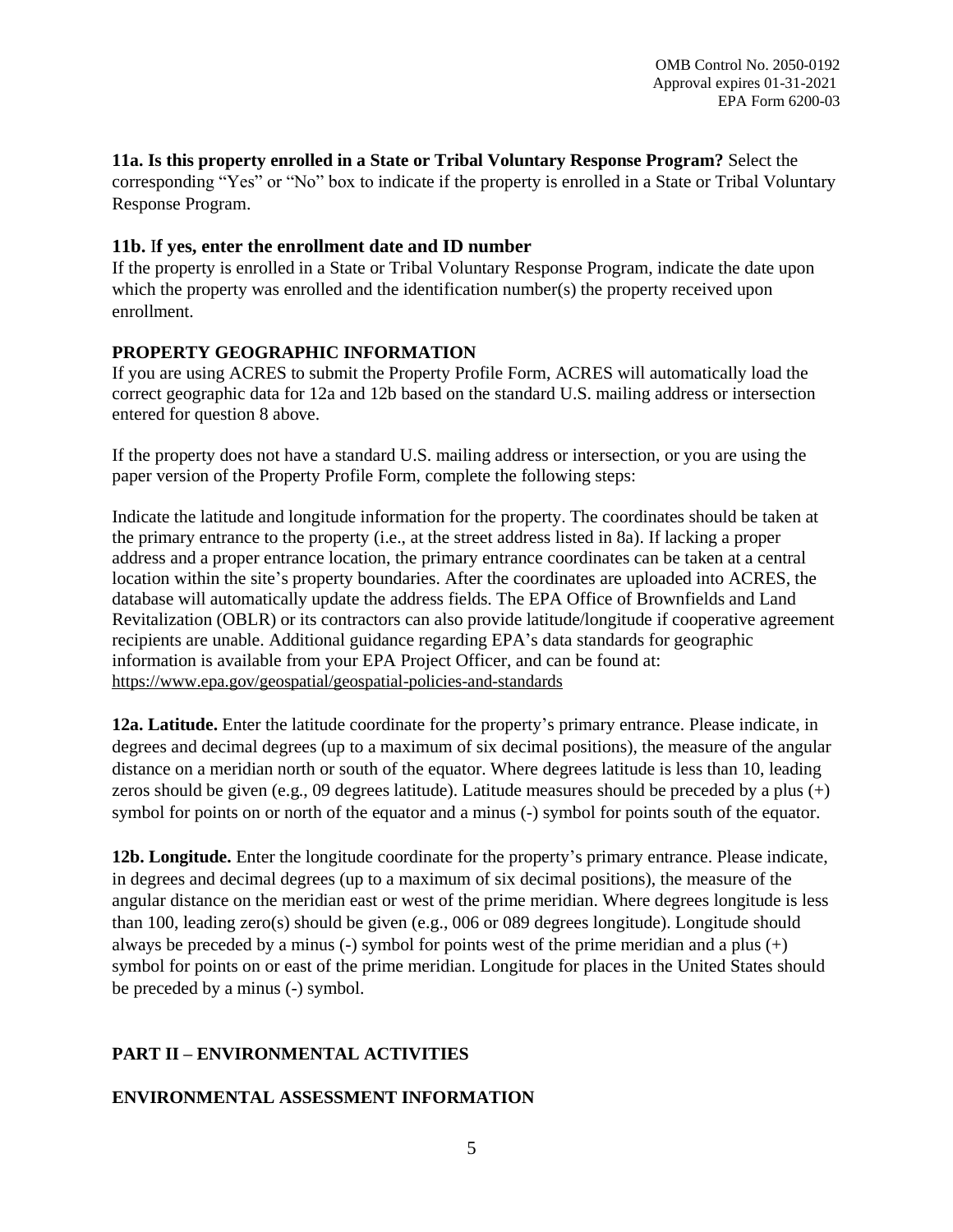*(Mandatory for Assessment Cooperative Agreements, Multipurpose Cooperative Agreements with assessments, State and Tribal Property-Specific Assessments, and TBAs; and, if information is available, for Cleanup and RLF Cooperative Agreements)*

In this section, the cooperative agreement recipient should provide information relating to assessment activities conducted with EPA funds from the subject cooperative agreement. For Cleanup and RLF cooperative agreements, only assessment activities funded through non-EPA sources should be entered here.

**Table A. Environmental Assessment Activity.** Table A collects the assessment phase, assessment start and completion date(s), funding category, name of the entity(ies) providing funding, and the amount of funding. If there are multiple assessments, please use a separate line for each.

**Activity.** Indicate the type of activity (e.g., Phase I or II Environmental Site Assessment (ESA), Supplemental Assessment, Cleanup Planning)

- **Phase I Assessment**
	- o **Phase I Start Date(s).** The date(s) on which the grant recipient authorizes the initiation of any Phase I activities on the property (e.g., historical property research, record review, site visit, etc.). A Phase I is equivalent to an environmental assessment conducted in accordance with the All Appropriate Inquiries final rule standard set forth in 40 C.F.R. 312, or an Environmental Site Assessment Conducted in compliance with the ASTM E1527-13 standard.
	- o **Phase I Report Completion Date(s).** The date(s) on which any Phase I reports (e.g., the written report required under 40 CFR 312.21(a) of the All Appropriate Inquiries final rule) were completed. A Phase I report is final when an environmental professional or state official has signed and dated the report as required in the final rule (see 40 CFR 312.21(c)).
- **Phase II Assessment**
	- o **Phase II Start Date(s).** The date(s) on which any Phase II activities (e.g., sampling analysis plan is approved, or field mobilization occurs on the property) begin.
	- o **Phase II Report Completion date(s).** The date(s) on which any Phase II reports (e.g., supplement assessment, site investigation) were completed. A Phase II report is final when an environmental professional or state official has prepared an environmental assessment report that has been accepted by the grant recipient.
- **Supplemental Assessment**
	- o **Supplemental Assessment Start Date(s).** Enter the date(s) on which a Supplemental Assessment activity starts. A Supplemental Assessment is defined as any additional environmental activity that is required to complete a site characterization, define the nature and extent of contamination and/or fill any environmental data gap necessary to identify and/or perform cleanup activities.
	- o **Supplemental Assessment Report Completion Date(s).** Enter the date(s) on which a Supplemental Assessment is completed. A Supplemental Assessment is considered completed when the Supplemental Assessment report has been accepted by the cooperative agreement recipient.
- **Cleanup Planning**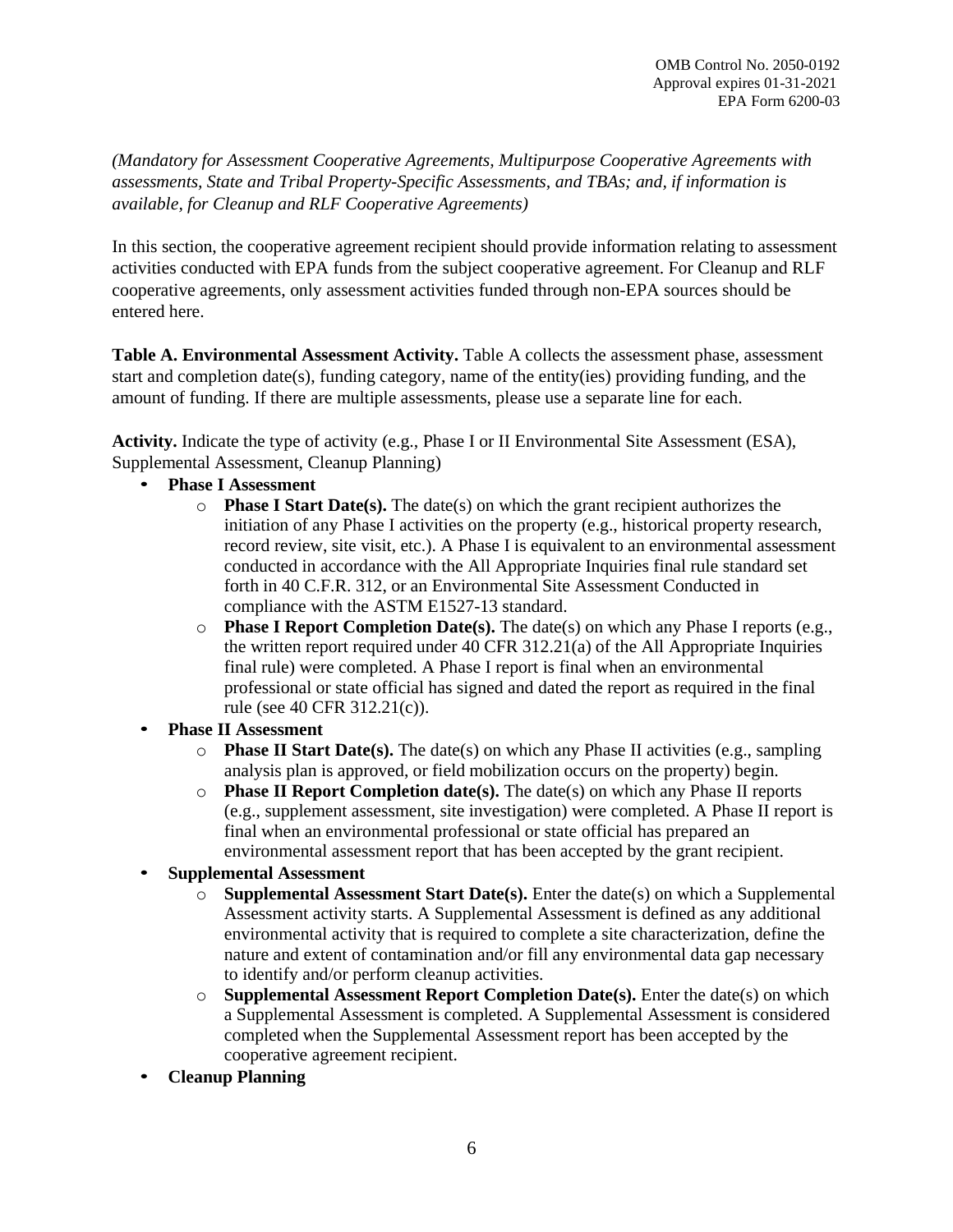- o **Cleanup Planning Start Date(s).** The date(s) on which cleanup planning activities began leading up to the completion of one or more cleanup planning documents that were prepared by an environmental professional and accepted by the cooperative agreement recipient. Planning documents could include an Analysis of Brownfields of Cleanup Alternatives (ABCA), Community Relations Plan, cleanup workplan, etc. Cleanup planning may also include the following activities: environmental data analysis, risk assessment, the establishment of remedial action objectives, or the identification of cleanup levels as required by the applicable state or tribal response program.
- o **Cleanup Planning Completion Date(s).** The date(s) on which cleanup planning activities are completed, most likely marked as the date in which the cooperative agreement recipient accepts completed cleanup planning documents.

**Source of Funding.** Use the check boxes to indicate the category of funding. Check **only one** funding source box per line. The categories of funding include:

- **This U.S. EPA Cooperative Agreement.** Select if U.S. EPA (see Field 2 on the Property Profile Form) funds from the subject cooperative agreement were used to perform assessment activities at the property (including TBA funding for EPA regional personnel). This includes property-specific 128(a) funding if it is the corresponding cooperative agreement.
- **Other Federal.** Select if other federal funds were used to perform assessment activities at the property (e.g., U.S. Department of Housing and Urban Development Brownfields Economic Development Initiative grant, U.S. Economic Development Administration grant, EPA Smart Growth grant).
- **State/Tribal Funding.** Select if any state and tribal funds (exclusive of state and tribal property-specific 128(a) funds) were used to perform assessment activities at the property (e.g., state economic development grant, state brownfields assessment grant).
- **Local Government.** Select if any local funds were used to perform assessment activities at the property (e.g., local bond/tax increment financing, city community development grant).
- **Private/Other.** Select if any private funds were used to perform assessment activities at the property (e.g., company X, developer Y, non-profit Z).

**Name of Entity Providing Funds.** Indicate the name of the entity that provided funding for assessment activity, unless it is from this U.S. EPA Cooperative Agreement.

**Activity Funded.** Briefly describe the activity that was funded.

**Amount of Funding Expended on this Activity.** Enter the amount of funding committed by the specified entity providing funds for the assessment activity.

**13a. Indicate Whether Cleanup is Necessary.** Indicate whether cleanup is necessary as soon as sufficient assessment has been conducted to make such a determination. An "environmental cleanup" is defined as any physical, onsite action that is required at a property as a result of contamination by any hazardous substance, petroleum product, controlled substance, or solid waste to address levels that pose a threat to human health and the environment. **A "cleanup is necessary" determination includes situations where an invasive cleanup needs to occur and/or the use of engineering controls (e.g., capping) is required. If only institutional controls (e.g., land use restrictions) are**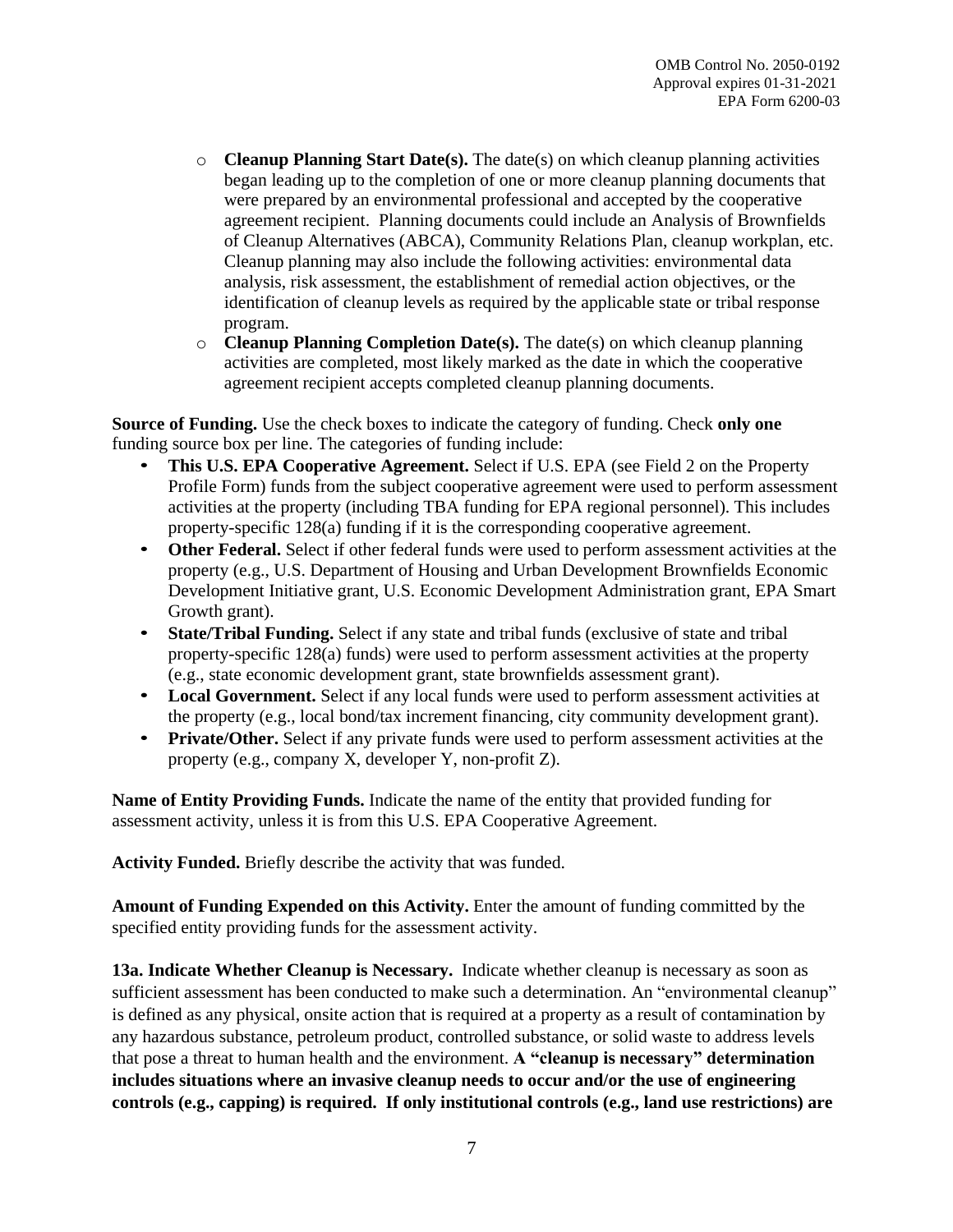### **required to ensure that any residual contamination left on the property does not pose a threat to human health or the environment, a cleanup is not required, as no physical site work needs to occur.**

The "no cleanup necessary" determination is generally made by the cooperative agreement recipient or property owner—typically in conjunction with state voluntary response program officials and/or qualified environmental professionals following an environmental assessment of the property—to indicate that the property does not have any contaminants at levels that pose a threat to human health or the environment. If no cleanup is necessary, proceed to question 20.

A cooperative agreement recipient may not know whether cleanup is required, if additional assessment work is required, if the cleanup level is dependent on the future use, or if a future use has not been determined. In these instances, indicate "unknown" and update this section when a determination is made.

**13b. Unknown Reason.** If it is unknown whether cleanup is necessary, select the reason why. If the appropriate answer is not available, select "Other" and use the text field to provide the reason.

# **CONTAMINANTS AND MEDIA AFFECTED INFORMATION**

*The mandatory portions of Table B are based on the cooperative agreement (CA) type.*

*Required information for environmental assessments conducted with EPA funding includes, as appropriate, identified Recognized Environmental Conditions (RECs) (Phase I ESAs), and the class of contaminants and associated impacted media above actionable levels (Phase II ESAs and Supplemental Assessments). This is mandatory information for environmental assessments conducted under Assessment, Multi-purpose, and State and Tribal Response Program cooperative agreements (CAs), and EPA TBAs.*

*Required information for cleanups conducted with EPA funding or associated cost share/program income, includes both the class of contaminants and the associated media cleaned up. This information is mandatory for cleanups conducted under Cleanup, Revolving Loan Fund, and State and Tribal Response Program CAs.*

*Contaminant and Media information related to cleanup and assessment activities that are not funded through an Assessment, Multi-Purpose, Cleanup, Revolving Loan Fund, or State and Tribal Response Program CA (or associated cost share/program income), or an EPA TBA, should also be reported if available.)*

**Table B. Contaminants and Media Affected.** Provide information relating to the results from the environmental assessment and cleanup activities performed at the property, including information on the classes of contaminants associated with RECS, as well as, the classes of contaminants found and/or cleaned up at the property and the media associated with the contaminants found or cleaned up. Some contaminants/media affected may not be able to be identified until after the future use of a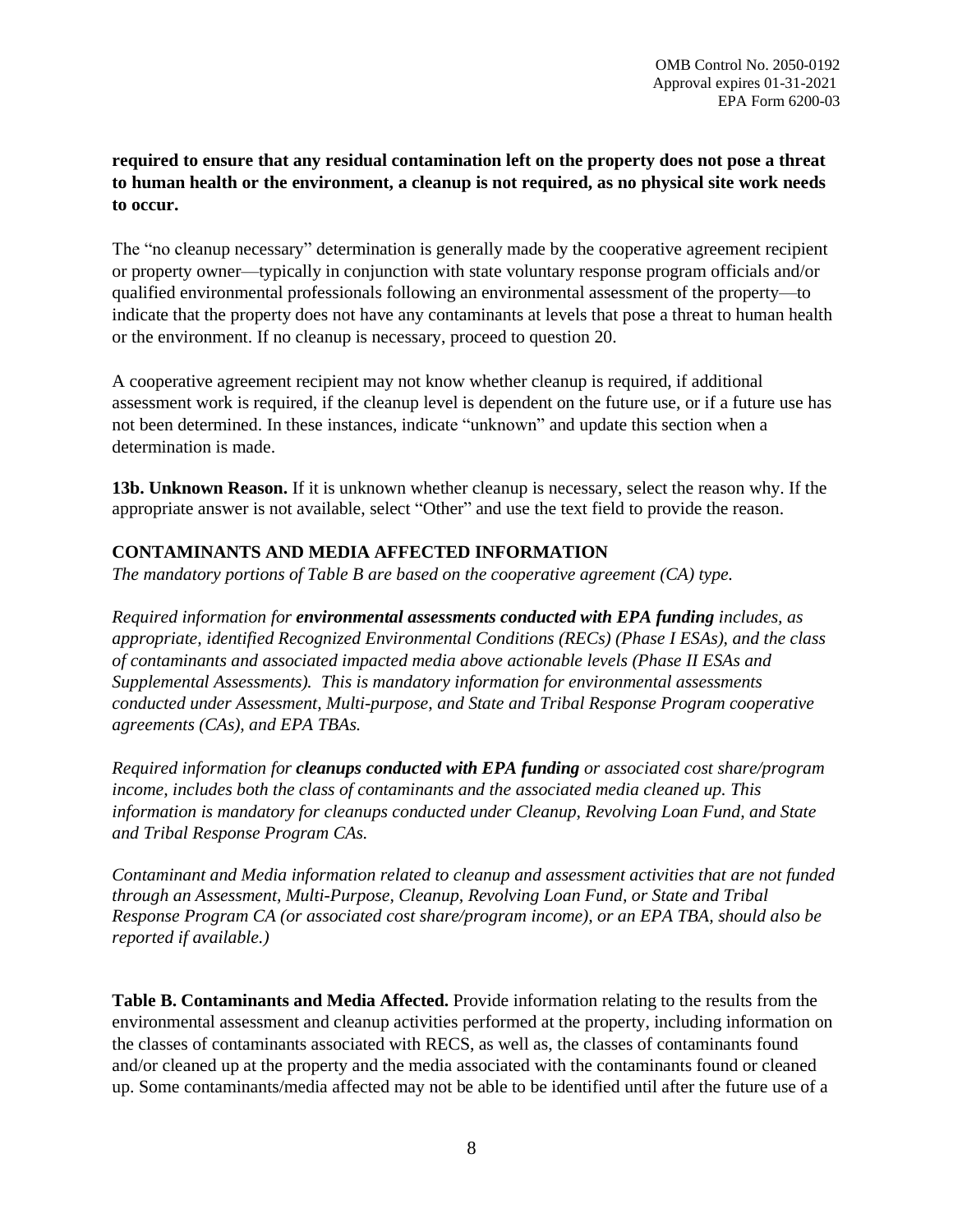site is decided upon, as future use will impact actionable cleanup levels. Update this section as additional information becomes available.

**Contaminant(s) - Recognized Environmental Conditions (REC).** Indicate the presence or LIKELY presence of any hazardous substances or petroleum products in, on, or at a property as identified in a Phase I report: (1) due to any release to the environment; (2) under conditions indicative of a release to the environment; or (3) under conditions that pose a material threat of a future release to the environment as defined in ASTM E1527-13. Include controlled recognized environmental conditions, historical recognized environmental conditions, and any applicable nonscope considerations (such as the presence or likely presence of asbestos or lead-based paint) that may need to be considered in future land use or development. De minimis conditions are not recognized environmental conditions. If no RECs were identified in the Phase I, indicate "No RECs"

**Contaminant(s) - Found.** Indicate what classes of contaminants have been found or detected through assessment activities at levels that are **ACTIONABLE** under state, tribal, and/or federal standards following a Phase II or Supplemental assessment. The ten specific classes listed are defined in *Appendix A, Contaminant Classes*. If contaminants are identified that do not fall into one of the classes, please indicate "other" and provide a brief description of the contaminant(s) identified.

If contaminants were not detected during assessment, indicate "no contaminants." If the classes of potential contaminants have not yet been determined for the property, indicate "insufficient information." Some contaminants found may not be able to be identified until after the future use of a site is decided upon, as future use will impact actionable cleanup levels. Please consult with your EPA Project Officer if you need additional assistance in classifying the contaminants at your targeted properties.

**Contaminant(s) - Cleaned Up.** Indicate which classes of contaminants present at actionable levels have been cleaned up or mitigated. A contaminant is considered cleaned up or mitigated when on-site property cleanup activities are completed to a regulatory risk-based standard.

**Media - Affected.** Indicate which types of media (e.g., soil, air, building materials, indoor air, surface water, ground water, drinking water, sediments) are impacted by the found contaminants. Contaminants must be identified on the Property Profile Form before the media can be indicated. Mark the boxes for each media type impacted at levels that are actionable under state, tribal, and/or federal standards. If no media were affected by contaminants, indicate "no media affected."

**Media - Cleaned Up.** Indicate which types of media (e.g., soil, air, building materials, indoor air, surface water, ground water, drinking water, sediments) have been cleaned up. Contaminants must be identified on the Property Profile Form before the media can be indicated. Mark the boxes for media impacted at levels that are actionable under state, tribal, and/or federal standards and have been cleaned up. Media is considered cleaned up when on-site property cleanup activities are completed to a regulatory risk-based standard. On-going operation and maintenance activities or monitoring may continue after a cleanup designation has been made.

# **ENVIRONMENTAL CLEANUP INFORMATION**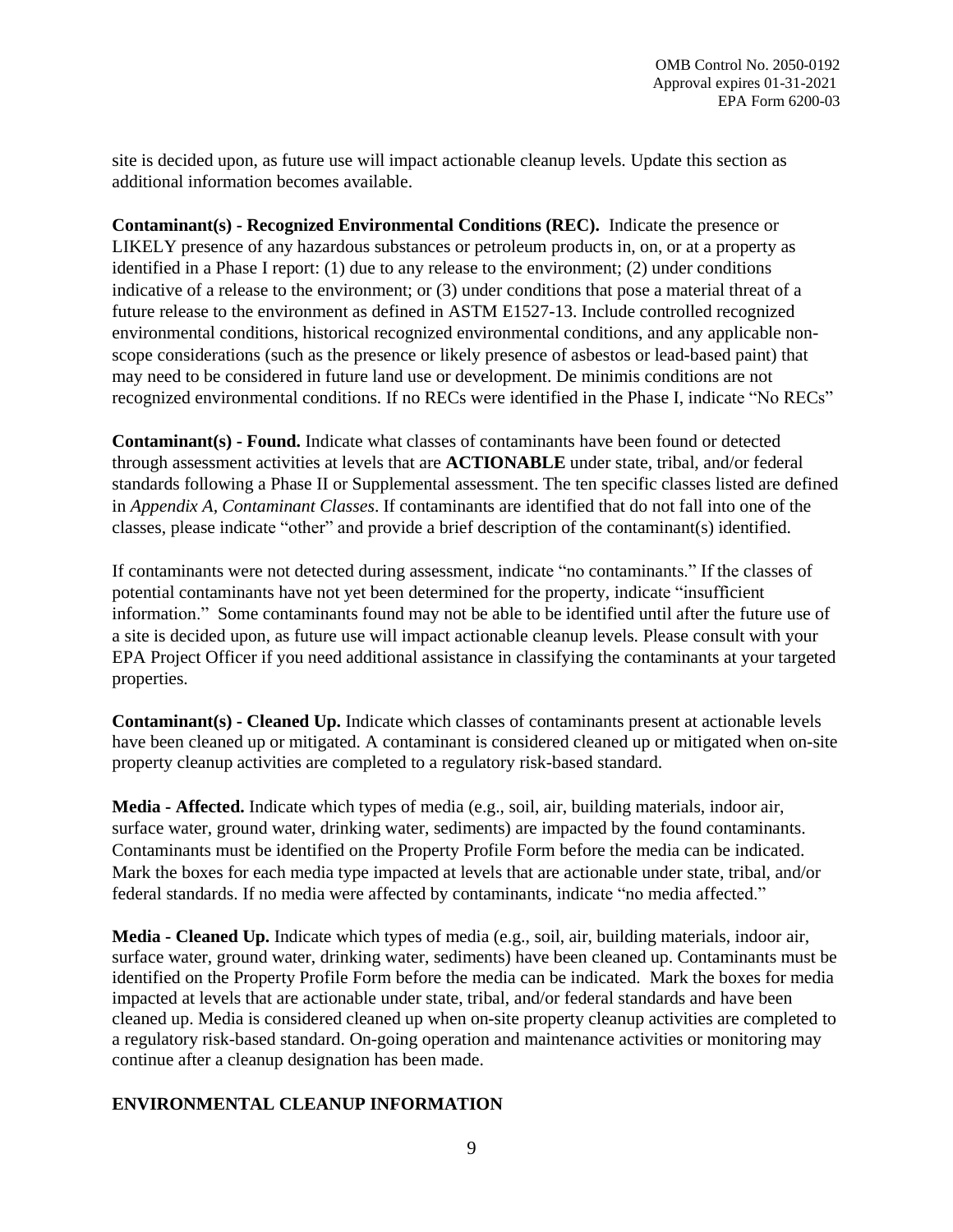*(Mandatory for Cleanup, Multipurpose, RLF, and State and Tribal Property-Specific Cooperative Agreements; and, if information is available, for Assessment Cooperative Agreements and Targeted Brownfield Assessments.)*

In this section, the cooperative agreement recipient should provide information relating to cleanup activities funded by the EPA cooperative agreement and basic information relating to the cleanup activity and results. "Environmental cleanup" activities are defined as any physical, onsite action that is required at a property as a result of contamination by any hazardous substance, petroleum product, controlled substance, or solid waste to address levels that pose a threat to human health and the environment. For Assessment cooperative agreements, information included in this section is assumed to be conducted with funding from other sources.

**14a. Cleanup Activity Start Date.** This is the date that the cleanup contractor mobilizes to the site and starts cleanup activities. Examples of cleanup activities include:

- Site preparation
- Clearing & grubbing
- Soil excavation
- Soil, water, and ground water treatment
- Removal of tanks
- Disposal of cleanup-generated waste streams
- Hazardous building materials abatement
- Demolition needed to allow cleanup to safely proceed
- Operation and maintenance activities
- Implementation of Engineering Controls including but not limited to:
	- o cover technologies (e.g. capping),
	- o immobilization processes (e.g. encapsulation, in-situ solidification),
	- o engineered barriers (e.g. slurry walls, sheet),
	- o security (e.g. guard, fences)

**14b. Cleanup Activity Completion Date.** This is the date when on-site property cleanup activities are completed to a regulatory risk-based standard.

**15a**. **Indicate whether Cleanup/Treatment Technologies were Implemented.** Indicate whether cleanup or treatment technologies were implemented as a part of cleanup or containment activities to help minimize the potential for exposure to contamination.

**15b. Category(ies) of Cleanup/Treatment Technologies Implemented.** Indicate which category(ies) of cleanup/treatment technologies were implemented. Mark the boxes for every category of cleanup/treatment technology used. Please use the provided text box to enter any additional information on cleanup/treatment technologies at the property.

If the information about the cleanup/treatment technology (e.g., specific type of control) is available online, please provide the World Wide Web address or URL.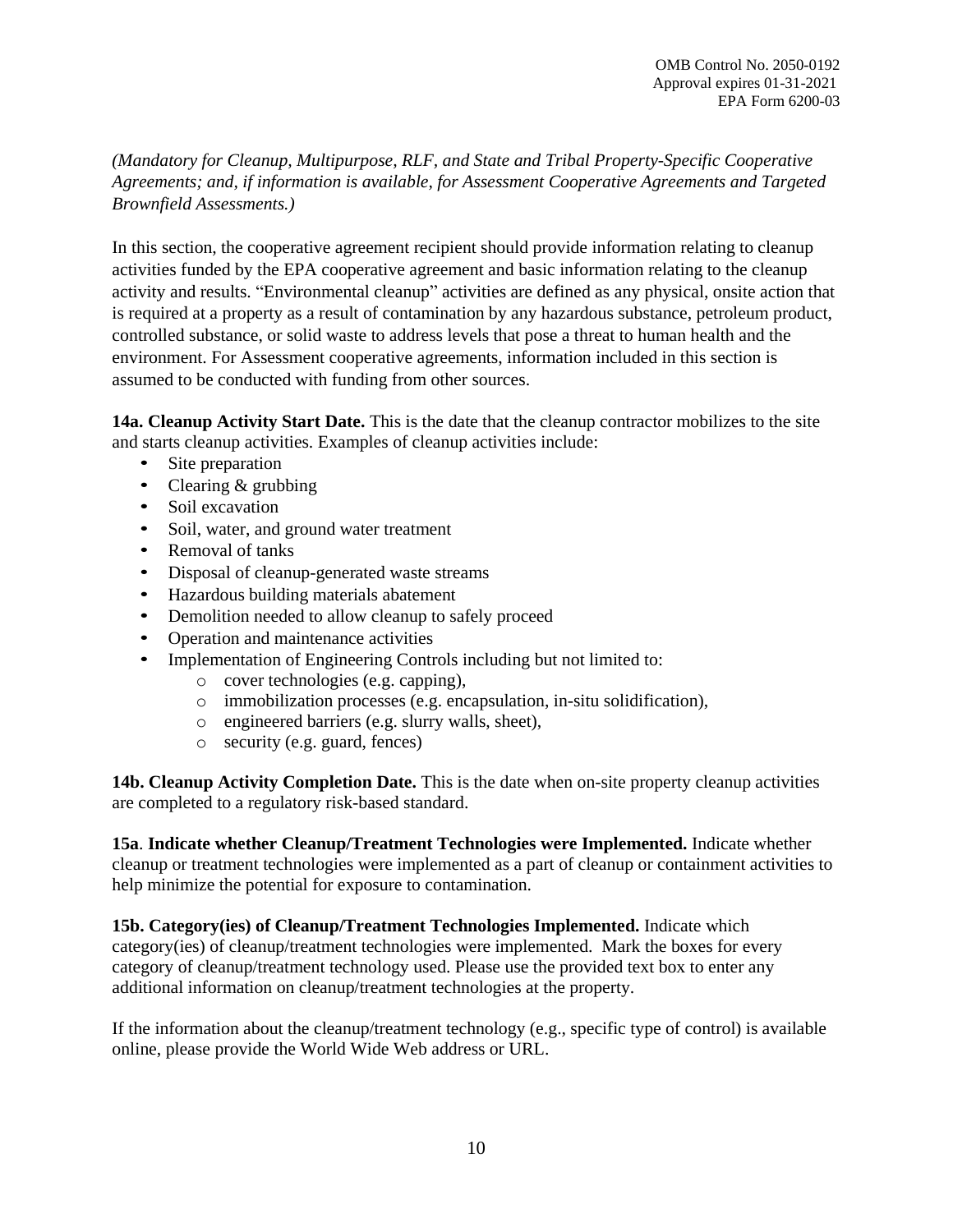**16a. Engineering Controls Required.** Indicate whether engineering controls are required as a part of cleanup or containment activities to help minimize the potential for exposure to contamination. Do not enter engineering controls that are managing Controlled Recognized Environmental Conditions.

**16b. Category(ies) of Engineering Controls Required.** Indicate which category(ies) of engineering controls are required. Mark the box for every category of engineering control that is required. Although the definitions of engineering controls may vary across localities and states, there are four general categories: Cover Technologies (capping); Engineered Barriers (i.e., slurry walls, sheet, piling, synthetic membranes); Immobilization Processes (i.e., in-situ solidification, in-situ stabilization, encapsulation); Security (guard, fences, public notices), and Other (please enter any other engineering control not previously covered). Please use the provided text box to enter any additional information on engineering controls at the property.

If the information about the engineering control (e.g., specific type of control) is available online, please provide the World Wide Web address or URL.

**16c**. **Engineering controls are in place:** Appropriate engineering controls should reflect the specific contamination and exposure potential circumstances of a given property, including consideration of reasonably anticipated future uses, and mechanisms in place to modify engineering controls, if necessary, based on future changes in use. Depending on the type of engineering control(s) to be implemented at a property the term "in place" could include, for example: the completion of construction of the cap, completion of the in-situ stabilization, and/or completion of the construction of the fence. Indicate the date that the final required engineering control was implemented.

**17. Acres Cleaned Up.** Enter the number of acres that have been cleaned up. Provide only the acreage for the portion of the property that has been addressed by environmental cleanup activities. A property is considered cleaned up when it is made available for reuse as a result of the environmental cleanup activity.

**18. Number of Cleanup Jobs Leveraged.** Provide information relating to jobs leveraged during the cleanup at the property. This number includes short-term jobs (i.e., with a duration of less than one year) typically leveraged during the cleanup stage. Only actual jobs should be reported; planned or expected jobs should not be reported until they are realized. Cleanup jobs directly paid for by a U.S. EPA cooperative agreement should not be reported here, only jobs leveraged as a result of a U.S. EPA cooperative agreement.

To calculate the number of jobs, use the formula:

Full Time Equivalent FTE = Cumulative Hours Worked/Cumulative Hours in a Full-Time Schedule\*

\*total number of cumulative hours in a full-time schedule (i.e., 520 hours per quarter, 2080 per year)

If payroll records or the exact hours worked are not available, leveraged jobs can be estimated by multiplying the average cleanup crew size by the fraction of a year worked. For example, if a cleanup crew of six worked for six months (half a year), there would be three cleanup jobs leveraged.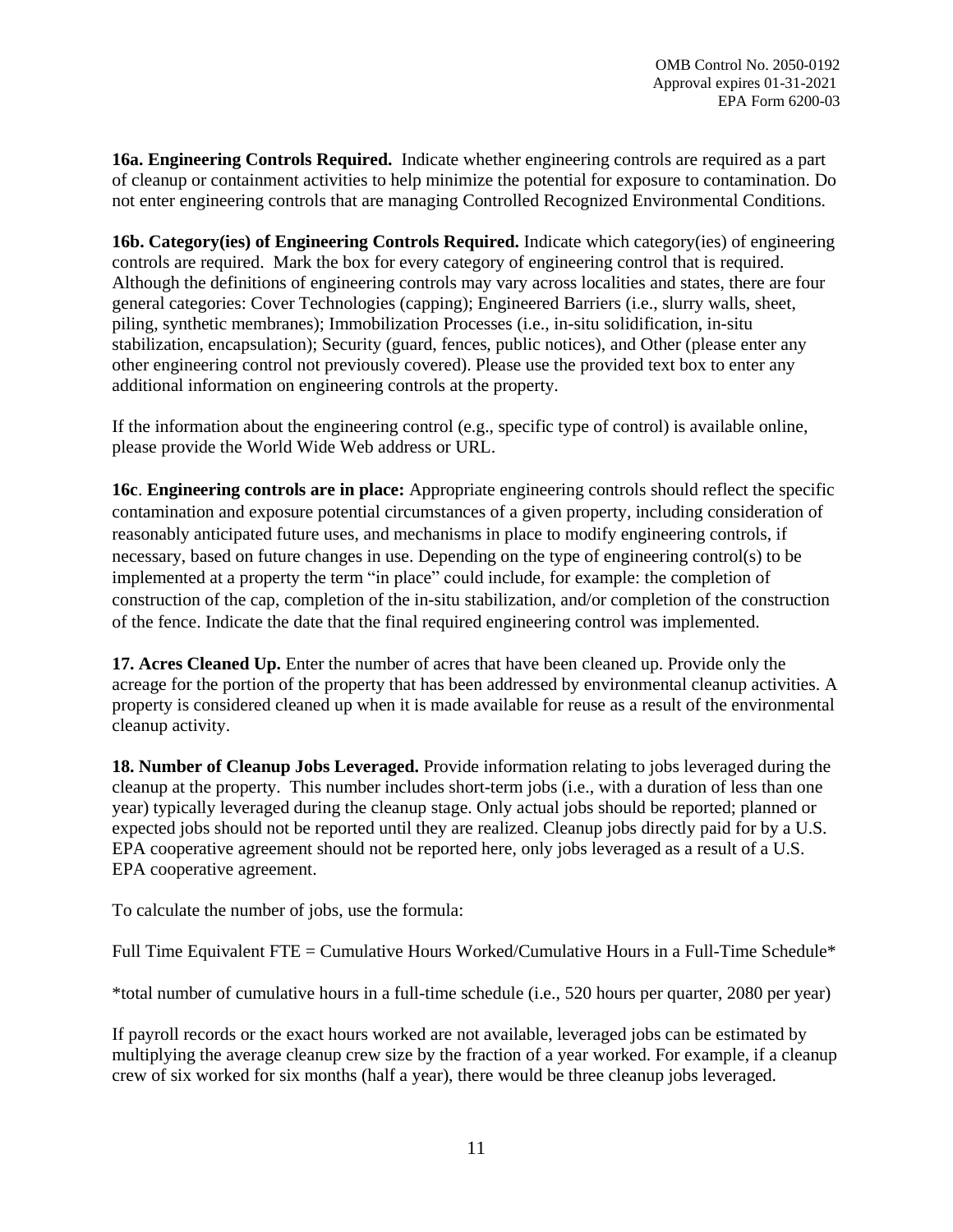**19. EPA Brownfields Funding Category and Amount.** Use the check boxes to indicate the category of funding and enter the corresponding amount

- **U.S. EPA–Section 128 State and Tribal.** For state and tribal property-specific cooperative agreements, indicate the amount of Section 128 state and tribal funds used to perform environmental cleanup activities at the property.
- **U.S. EPA–Brownfields Cleanup and Multipurpose Cooperative Agreements.** For Cleanup and Multipurpose cooperative agreement recipients, indicate the amount of brownfield funds from the subject cooperative agreement used to perform environmental cleanup activities at the property. Please report any cost share funding separately from the cooperative agreement amount.
- **U.S. EPA–Brownfields RLF Program Loan.** For cleanups conducted using an RLF Program Loan, indicate which portions of the loan come directly from cooperative agreement funding, cost share, and/or program income to perform environmental cleanup activities at the property. Also include the date the loan was signed, the repayment period and the interest rate. Loan amounts should be reported when the loan is issued to the borrower (i.e., when the loan document is signed and legally binding).
- **U.S. EPA–Brownfields RLF Subgrant.** For cleanups conducted using an RLF Subgrant, indicate which portions of the subgrant come directly from cooperative agreement funding, cost share, and/or program income to perform environmental cleanup activities at the property. Also indicate the date the subgrant was signed. Subgrant amounts should be reported when the subgrant is awarded (i.e., when the subgrant is signed and legally binding).

**Table C. Environmental Cleanup Leveraged Funding Detail.** Table C collects the leveraged funding source(s), name of entity providing leveraged funds, the activity funded, and the amount of funding leveraged for cleanup. If multiple leveraged funding sources were used for cleanup, please use a separate line for each source. Cleanup activities conducted and funded prior to the awarding of the cooperative agreement should typically not be provided (i.e., pre-award activities are not considered leveraged and should not be reported). Funding for activities used to prepare the property for cleanup (e.g., demolition, property clearing, cleanup of segregated non-hazardous waste) should be reported in this table.

**Source of Funding.** Use the check boxes to indicate the source of funding. Check **only one** funding source box per line. The categories of funding include:

- **Other Federal.** Select if any federal funds other than this U.S. EPA Cooperative Agreement were used to perform environmental cleanup activities at the property, including additional EPA funding other than brownfields funding (e.g., U.S. Department of Housing and Urban Development Community Development Block Grant, U.S. Department of Housing and Urban Development Brownfields Economic Development Initiative grant).
- **State/Tribal Funding.** Select if any state and tribal funds (exclusive of state and tribal property-specific 128(a) funds) were used to perform environmental cleanup activities at the property (e.g., state brownfields cleanup grant, state economic development grant).
- **Local Government.** Select if any local funds were used to perform environmental cleanup activities at the property (e.g., local bond/tax increment financing).
- **Private/Other.** Select if any private funds were used to perform environmental cleanup activities at the property (e.g., company X, developer Y, non-profit Z).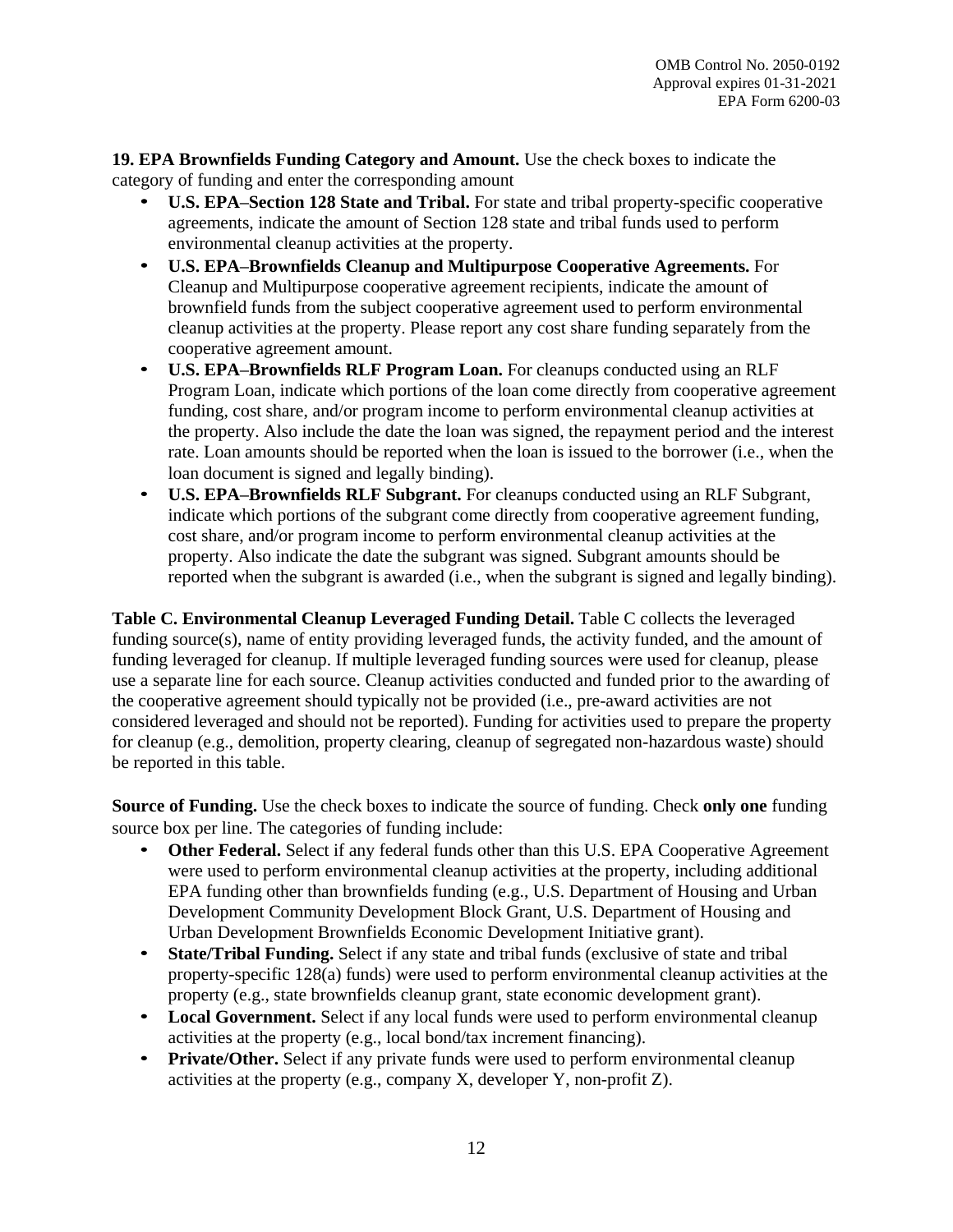**Name of Entity Providing Funds.** Indicate the name of the entity that provided funding for the cleanup activity.

**Activity Funded.** Briefly describe the activity that was funded.

**Amount of Funding.** Enter the amount of funding committed by the specified entity.

### **INSTITUTIONAL CONTROLS INFORMATION**

*(Mandatory for all cooperative agreement recipients.)*

In this section, the cooperative agreement recipient should provide information relating to the use of institutional controls on the property.

**20a. Institutional Controls Required.** Indicate whether institutional controls are required as part of cleanup or containment activities to help minimize the potential for exposure to contamination and/or restrict land or resource use. Institutional controls may be required even if no on-site cleanup activity took place. Do not enter institutional controls that are managing Controlled Recognized Environmental Conditions.

**20b. Category of Institutional Controls Required.** Indicate which category(ies) of institutional controls are required. Mark the box for every category of institutional control that is required. Although the definitions of institutional controls vary across localities and states, there are four general categories: proprietary controls (e.g., easements, covenants); governmental controls (e.g., zoning, building codes, land use restrictions); informational devices (e.g., state registries, deed notices, advisories); and enforcement/permit tools (e.g., orders, permits, consent decrees). Please use the provided text box to enter any additional information on institutional controls at the property.

If the information about the institutional control (e.g., specific type of control) is available online, please provide the World Wide Web address or URL.

For more details on institutional controls, please refer to EPA guidance (the most recent February 2003 draft guidance is entitled "Institutional Controls: A Guide to Implementing, Monitoring and Enforcing Institutional Controls at Superfund, Brownfields, Federal Facility, UST and RCRA Corrective Action Cleanups") or contact your EPA Regional Representative.

**20c. Institutional controls are in place and operating as intended.** Appropriate institutional controls should reflect the specific contamination and exposure potential circumstances of a given property, including consideration of reasonably anticipated future uses, and mechanisms in place to modify institutional controls, if necessary, based on future changes in use. Depending on the type of institutional control(s) to be implemented at a property the term "in place" could include, for example: the enactment of ordinances (e.g., ground water use restrictions), codes, and/or regulations by local government; recording of legal instruments in the chain of title for a property; issuance by a regulatory authority of enforcement tools or permits; listing of property on state registry of contaminated sites; and/or recording of deed notices or hazard advisories in local land records.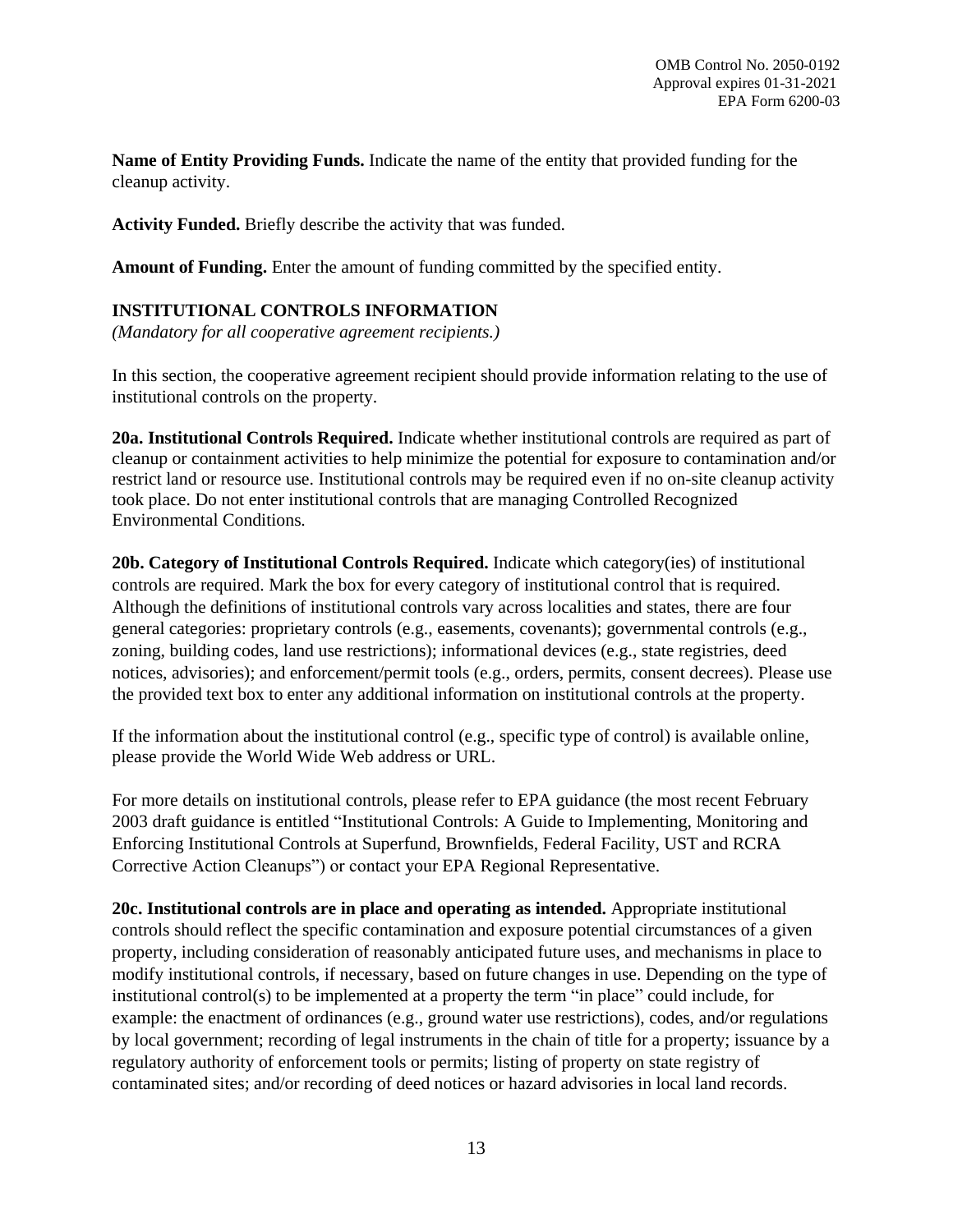Indicate the date that the final required institutional control was enacted, recorded, issued or listed, as appropriate.

### **21. Environmental Cleanup Completion and Institutional Control Implementation**

**Documentation.** Select the type of documentation submitted to the EPA Project Officer. Documentation usually occurs after on-site work is complete and all needed institutional controls are in place:

- (1) a State or Tribe issued/authorized "no further action" (NFA) letter or equivalent documents,
- $(2)$  a signed letter or report from a qualified professional<sup>1</sup> documenting that all physical, on-site cleanup activities are complete and institutional controls are in place.
- (3) If neither (1) nor (2) are feasible, and after consultation with EPA, separate appropriate documentation may be submitted that demonstrates on-site cleanup activities have been completed to regulatory risk-based standards and required institutional controls are in place.

Such documentation may include, but is not limited to:

- Documentation from the cooperative agreement recipient demonstrating the qualifications of the employees or contractors who conducted the cleanup.
- A signed statement from the cooperative agreement recipient that all required physical, on-site cleanup activities have been completed to regulatory risk-based standards,
- Documentation that all required Institutional Controls are in place and operating as intended. These may take the form of letters or other documents from appropriate local or state governmental offices or regulatory authorities, copies of deed restrictions or hazard advisories in local land records, links to appropriate state registries, confirmation of recording of legal instruments in the chain of title for a property, Operations and Maintenance (O&M) Manuals, etc.
- Or, other such documentation agreed upon by the cooperative agreement recipient and their Project Officer.

# **PART III – ADDITIONAL PROPERTY INFORMATION**

# **REDEVELOPMENT AND OTHER LEVERAGED ACCOMPLISHMENTS**

<sup>&</sup>lt;sup>1</sup> "Qualified professionals" for on-site cleanup activities completion documentation may vary depending on the type of activity conducted but may include (as appropriate) Qualified Environmental Professionals (QEPs), Professional Engineers (PEs), Professional Geologists (PGs,) Certified Abatement Contractors, Certified Asbestos Inspectors, State Licensed Site Professionals, Licensed Well Drillers, or other individuals uniquely suited to the work conducted.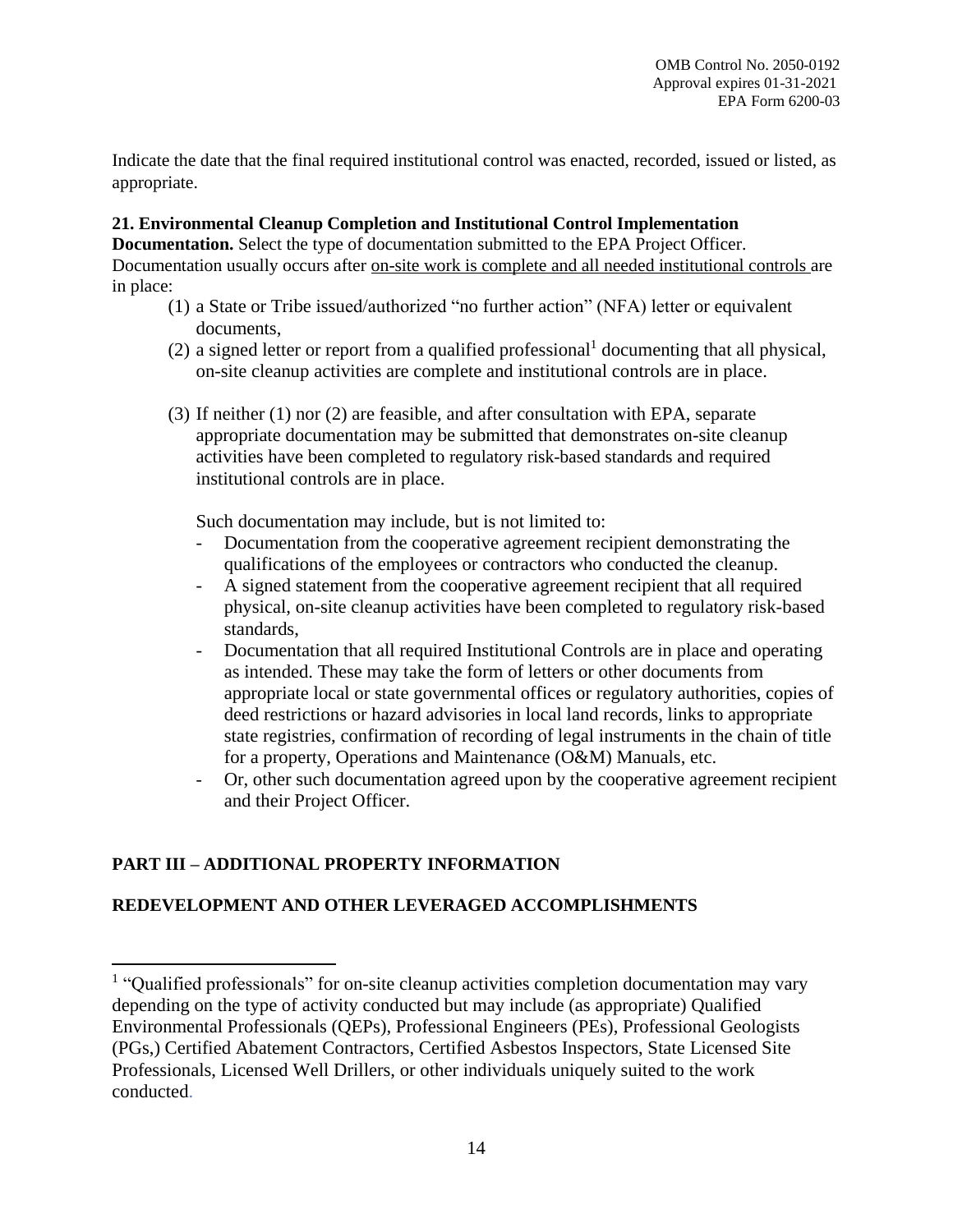*(Mandatory for Assessment, Cleanup, Multipurpose and RLF Cooperative Agreements; and, if information is available, for State and Tribal Property-Specific activities and Targeted Brownfield Assessments.)*

In this section, provide information relating to redevelopment activities and other nonassessment/cleanup accomplishments leveraged by the EPA cooperative agreement. The term "leveraged" refers to those non-EPA brownfields cooperative agreement funds and activities that have some link or nexus to the efforts of an EPA cooperative agreement-funded activity, or where the EPA cooperative agreement-funded activity was a catalyst for the leveraged accomplishments. Anticipated leveraged funding should not be reported until it is committed to the property. This section should be updated by all cooperative agreement recipients as redevelopment activities are undertaken or leveraged funds are committed for the property.

**Redevelopment Information.** Provide information relating to redevelopment activities leveraged by the EPA cooperative agreement.

**22a. Redevelopment Start Date.** Enter the date upon which redevelopment activities began at the property. The start date can be triggered by a variety of events (e.g., change in property ownership, infrastructure preparation, property preparation, groundbreaking ceremony, redevelopment funds committed). Conceivably, the redevelopment start date can precede the date of cleanup completion when portions of the property are undergoing simultaneous cleanup and redevelopment activities. However, environmental cleanup activities necessary to prepare the property for redevelopment should not be considered a trigger for the redevelopment start date.

**22b. Redevelopment Completion Date**. Enter the date upon which redevelopment activities were concluded at the property. The completion date can be triggered by a variety of events (e.g., completion of the project, ribbon-cutting events, grand opening ceremonies).

**Table D. Redevelopment Leveraged Funding Detail.** Describe all funds linked to and leveraged by the cooperative agreement to support additional, related activities at the property. Check only one funding source box per line. Only funding committed to the property should be reported (e.g., committed funds may include, but are not limited to: tax increment financing, mortgages, bank documents, and contracts); anticipated funding should not be reported.

Redevelopment may include non-commercial reuses (e.g., parks, wildlife refuges, nature trails, greenspaces), as well as commercial or industrial uses (e.g., the expansion or remodeling of an existing manufacturing facility, the construction of a new retail space), and residential and public purpose uses (e.g., courthouse, public health clinic). Redevelopment activities conducted and funded prior to the awarding of the cooperative agreement should not be included (i.e., pre-award activities are not considered leveraged and should not be reported). Leveraged funds may be used to support activities that cannot be funded by the EPA cooperative agreement (e.g., post- cleanup demolition, property preparation, redevelopment construction, transportation improvements). These should be reported in this section. Do not list previously reported environmental cleanup leveraged funding from Table C.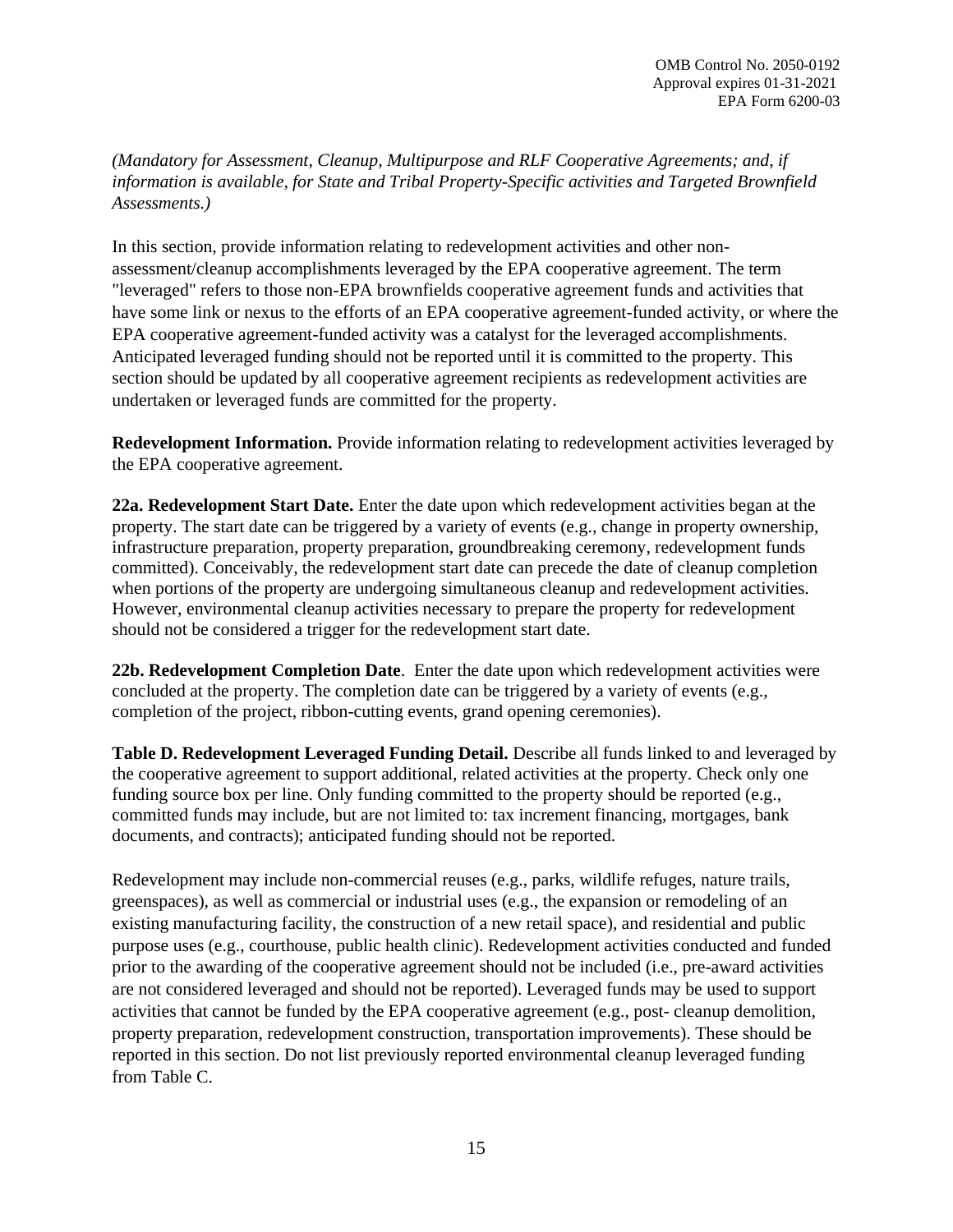To the extent that funding for program/grant-level activities and/or redevelopment activities have been leveraged but cannot be discretely allocated to one or more targeted properties, the leveraged funding should only be described in the Progress Report (i.e., not in the Property Profile Form). In addition to describing the amount leveraged, use the Progress Report to identify the type of activity funded, funding source, and which specific properties or areas (if any) benefit from the funding.

Table D collects the funding category, name of the entity(ies) providing funding, the activity(ies) funded, and the amount of funding leveraged for redevelopment. If multiple funding sources were leveraged for redevelopment, please use a separate line for each funding category used for redevelopment. The categories of funding include:

- **Other Federal.** Select if any federal funds were leveraged to perform redevelopment activities at the property, including additional EPA funding other than brownfields funding (e.g., U.S. Department of Housing and Urban Development Community Development Block Grant, U.S. Economic Development Administration Public Works grant).
- **State/Tribal Funding.** Select if any state and tribal funds (exclusive of state and tribal property-specific 128(a) cooperative agreement funds) were leveraged to perform redevelopment activities at the property (e.g., state brownfields grant, state economic development grant).
- **Local Government.** Select if any local funds were leveraged to perform redevelopment activities at the property (e.g., local bond/tax increment financing).
- **Private/Other.** Select if any private funds were leveraged to perform redevelopment activities at the property (e.g., company X, developer Y, non-profit Z).

**Name of Entity Providing Funds.** Indicate the name of the entity that provided funding for the redevelopment activity.

**Activity Funded.** Briefly describe the activity that was funded.

**Amount of Funding.** Enter the amount of funding committed by the specified entity providing funds.

**23. Number of Redevelopment Jobs Leveraged.** Provide information relating to the jobs leveraged by the EPA cooperative agreement at the property. This number includes short-term jobs (i.e., with a duration of less than one year) typically but not limited to leveraged during the construction stage and long-term jobs that typically occur as a result of the new or enhanced reuse at the property (i.e., with a duration of more than one year). Other examples of redevelopment jobs leveraged are assessment activities, new businesses' employees on the redeveloped property. Only actual jobs should be reported; planned or expected jobs should not be reported until they are realized. Do not count previously reported cleanup jobs leveraged from question 18. To calculate number of jobs, use the formula:

FTE=Cumulative Hours Worked/Cumulative Hours in a Full-Time Schedule\* \*total number of cumulative hours in a full-time schedule (i.e., 520 hours per quarter, 2080 per year)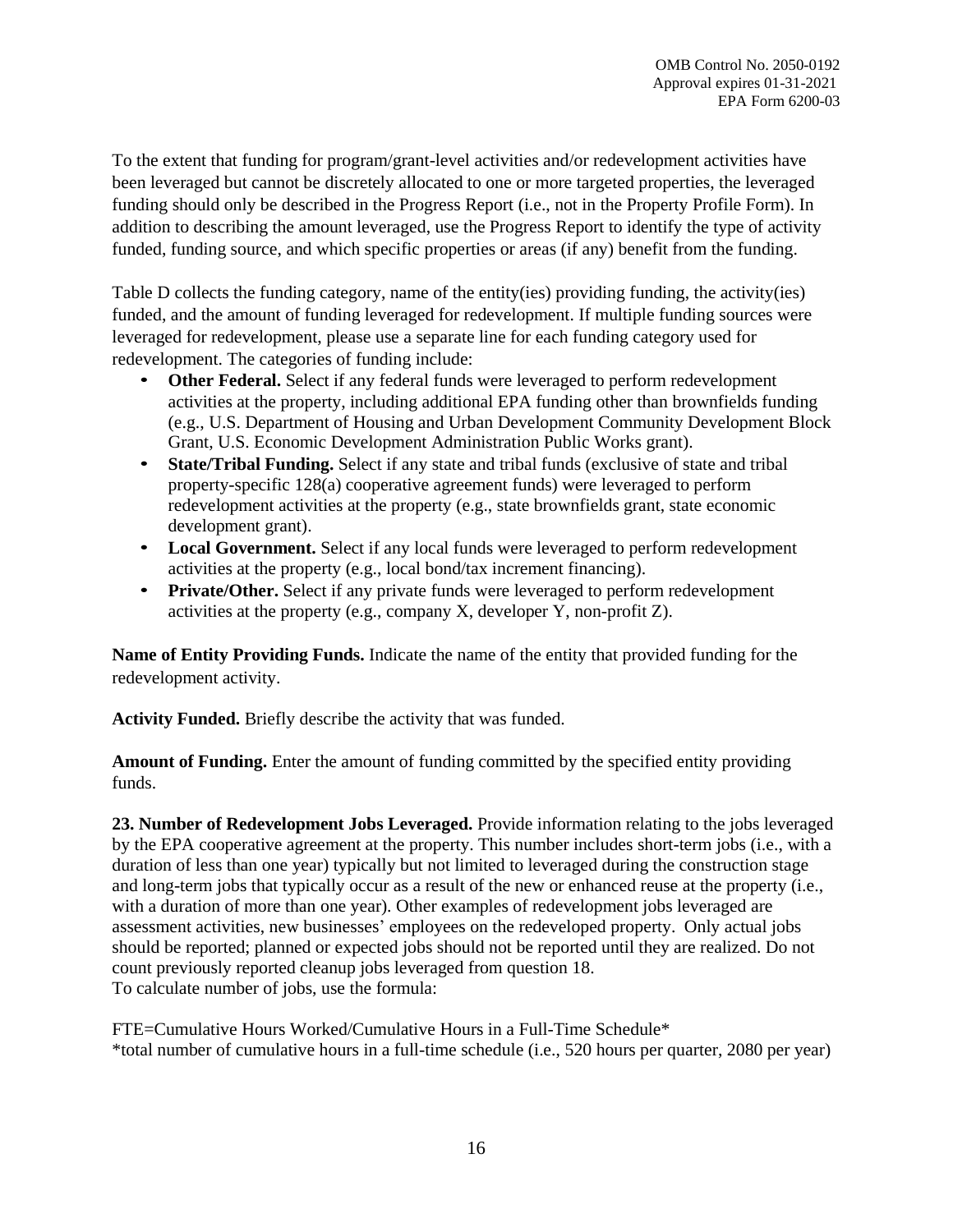If payroll records or the exact hours worked are not available, leveraged jobs can be estimated by multiplying the average redevelopment crew size by the fraction of a year worked. For example, if a redevelopment crew of six worked for six months (half a year), there would be three cleanup jobs leveraged.

**24. Redevelopment Land Use.** Indicate the type and size of actual redevelopment land usage on a property. For properties with more than one use (i.e., mixed use), check all categories that apply and indicate the proportional acreage or square footage. The total amount of acreage can NOT be greater than the property size indicated in question 9. Categories for targeted properties include:

- Residential: Housing
- Greenspace: Agricultural site, field, forest, nature trails, park, playing fields, playground, pond, recreational area, stormwater management areas, green roof, urban forest canopy, wetland, wildlife refuge;
- Industrial: Chemical plant, foundry, machine shop, incineration, landfill, manufacturing (general), mill (general), mining, petroleum (distribution/storage), power generating plant, utility, warehouse, water treatment/sewage plant, wood products site; and
- Commercial: Automotive (dealership), dry cleaning facility, bank, museum, office, laundry, recycling, retail, service station, storage, public services, transportation center (bus, rail, etc.).

### **ANECDOTAL PROPERTY INFORMATION**

*(If information is available for all cooperative agreement recipients)*

**25. Property Highlights.** Briefly describe anecdotal information about the property including but not limited to: property description, past uses, past ownership, current condition, and future uses.

**26. Predominant Past Uses(s).** Indicate the type and size (acreage or square footage) of predominant past use(s). For properties with more than one predominant past use (i.e., mixed use), check all categories that apply and indicate the proportional acreage or square footage of each past use. The total amount of predominant past use acreage can NOT be greater than the property size indicated in question 8. Predominant past use categories for targeted properties include:

• Residential: Housing

.

- Greenspace: Agricultural site, field, forest, nature trails, park, playing fields, playground, pond, recreational area, stormwater management areas, green roof, urban forest canopy, wetland, wildlife refuge;
- Industrial: Chemical plant, foundry, machine shop, incineration, landfill, manufacturing (general), mill (general), mining, petroleum (distribution/storage), power generating plant, utility, warehouse, water treatment/sewage plant, wood products site; and
- Commercial: Automotive (dealership), dry cleaning facility, bank, museum, office, laundry, recycling, retail, service station, storage, public services, transportation center (bus, rail, etc.).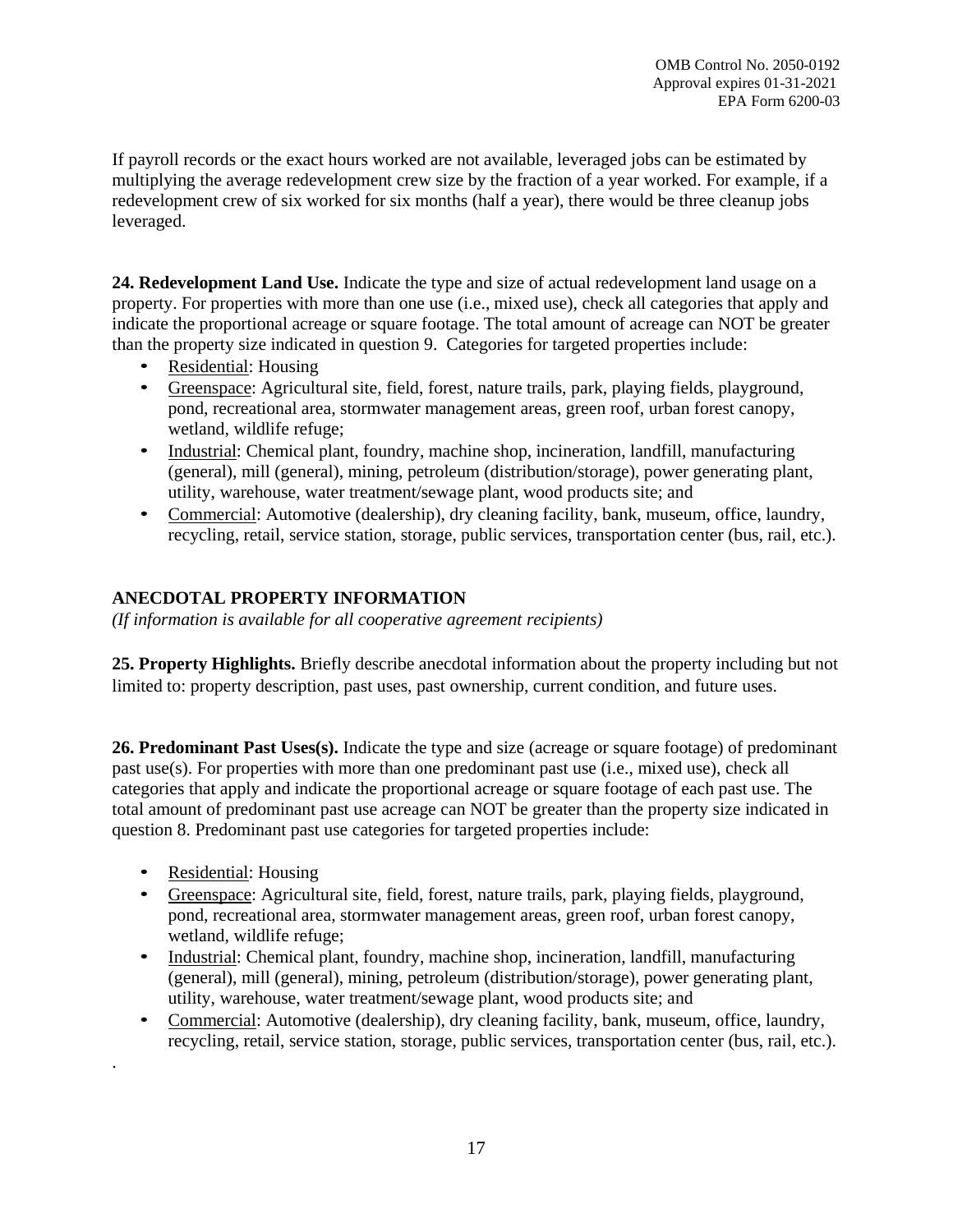OMB Control No. 2050-0192 Approval expires 01-31-2021 EPA Form 6200-03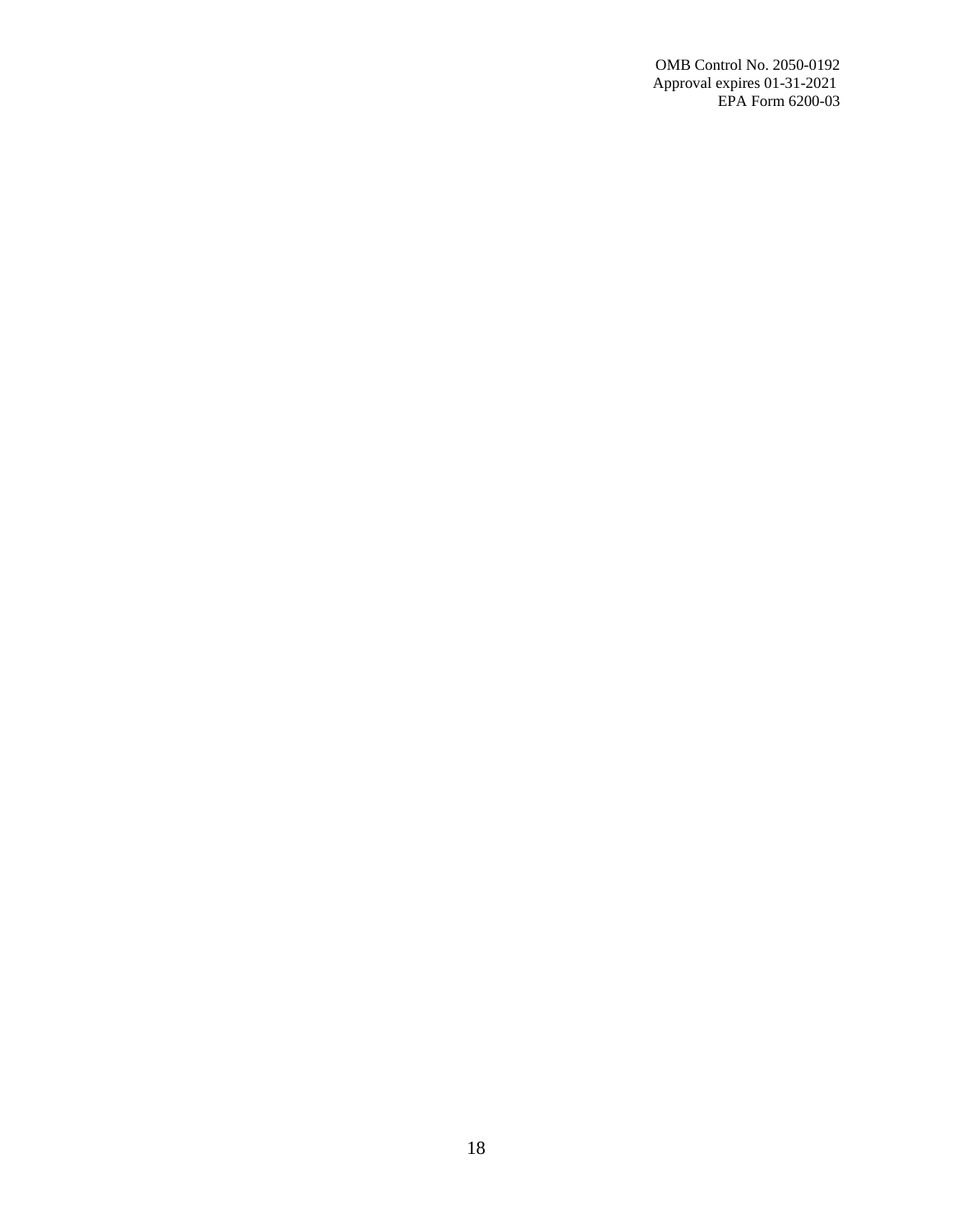# **Appendix A: Types of Contaminants**

Specific types of contaminants pertinent to the Property Profile Form are defined below. An open category to describe contaminants not listed is also provided. Please consult with your EPA Regional representative if you need additional assistance in classifying the contaminants at your targeted properties.

**Petroleum/Petroleum Products** – Petroleum is defined under CERCLA as "crude oil or any fraction thereof which is not otherwise specifically listed or designated as a hazardous substance under subparagraphs (A) through (F) of this paragraph, and the term does not include natural gas, natural gas liquids, liquefied natural gas, or synthetic gas usable for fuel (or mixtures of natural gas and such synthetic gas)" (40 USC Section 9601).

Please note that the Brownfields Law restricts eligibility for EPA Brownfields funding to petroleum contaminated properties that EPA or the state determines: there is no viable responsible party and will be assessed, investigated, or cleaned up by a person that is not potentially liable for cleaning up the property. In addition, petroleum-contaminated properties must not be subject to a corrective action order under Resource Conservation and Recovery Act (RCRA) Section 9003(h).

**Controlled Substances** – The Brownfields Law refers to Section 102 of the Controlled Substances Act (21 USC Section 802) to define a "controlled substance" as "a drug or other substance, or immediate precursor, included in schedule I, II, III, IV, or V of part B of this title (21 USC Section 812). The term does not include distilled spirits, wine, malt beverages, or tobacco as those terms are defined or used in subtitle E of the Internal Revenue Code of 1954 (26 USC Section 5001 et seq.)."

Please note that properties eligible for Brownfields funding include real property, including residential property, which is contaminated by a controlled substance. For example, properties eligible for Brownfields funding may include private residences formerly used for the manufacture and/or distribution of methamphetamines or other illegal drugs where there is a presence or potential presence of controlled substances or pollutants, contaminants, or hazardous substances (e.g., red phosphorous, kerosene, acids).

**Asbestos** – EPA's Substance Registry System defines asbestos as "a grayish, noncombustible fibrous material. It consists primarily of impure magnesium silicate minerals." The Agency for Toxic Substances and Disease Registry further defines asbestos as "a group of six different fibrous minerals (amosite, chrysotile, crocidolite, and the fibrous varieties of tremolite, actinolite, and anthophyllite) that occur naturally in the environment."

**Polychlorinated Biphenyls (PCBs)** – The regulations issued under the Toxic Substances Control Act (TSCA, 15 USC 2601 et seq.), 40 CFR Section 461.3, define polychlorinated biphenyls (PCBs) as "any chemical substance that is limited to the biphenyl molecule that has been chlorinated to varying degrees or any combination of substances which contains such substance."

Please note that the Brownfields Law excludes from funding eligibility portions of facilities where there has been a release of PCBs that are subject to remediation under the Toxic Substances Control Act (TSCA).